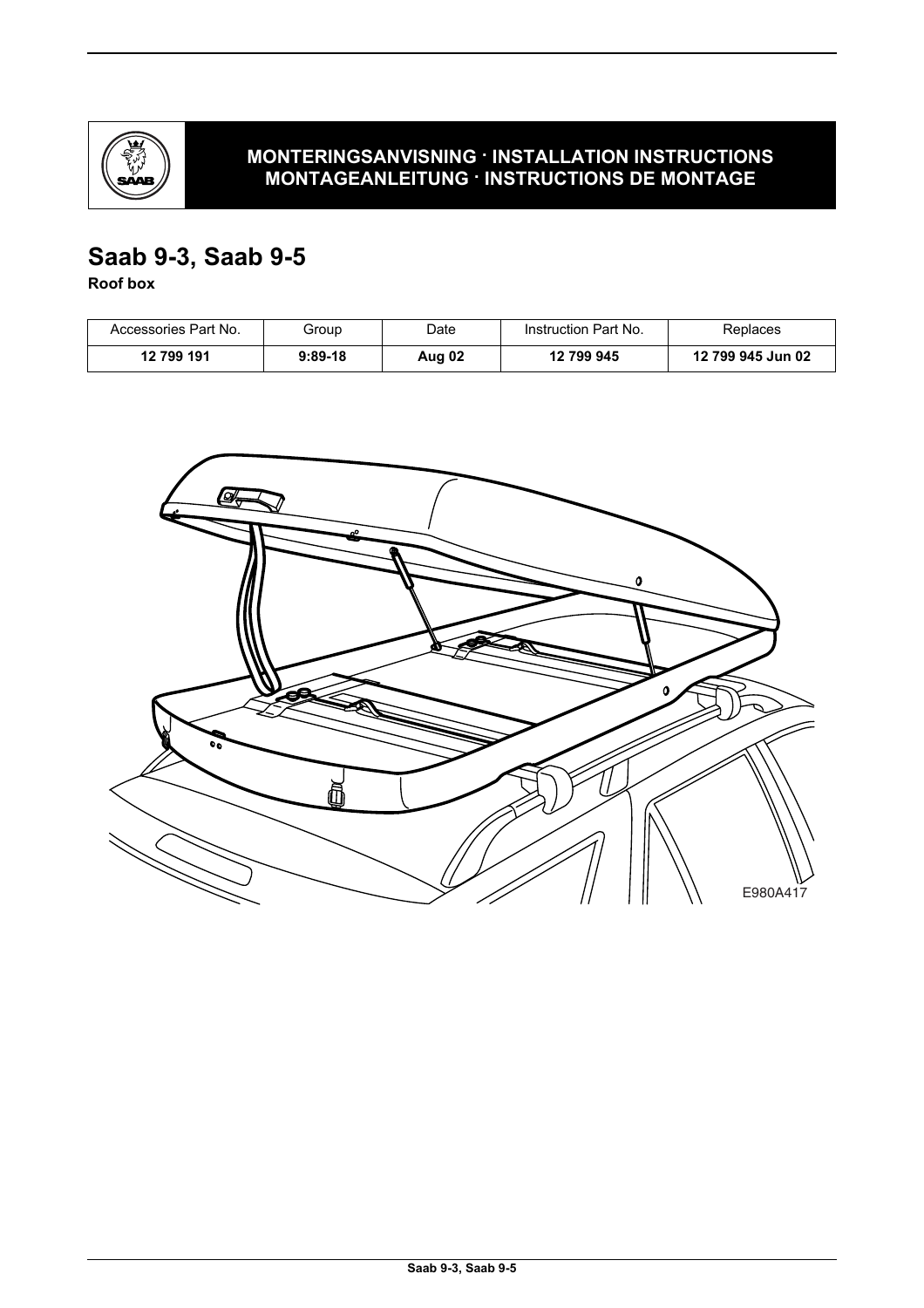

- 1 Roof box
- 2 Stirrup (x4)
- 3 Plate (x4)
- 4 Handwheel (x8)
- 5 Strap with clasp (x2) Strap without clasp (x2)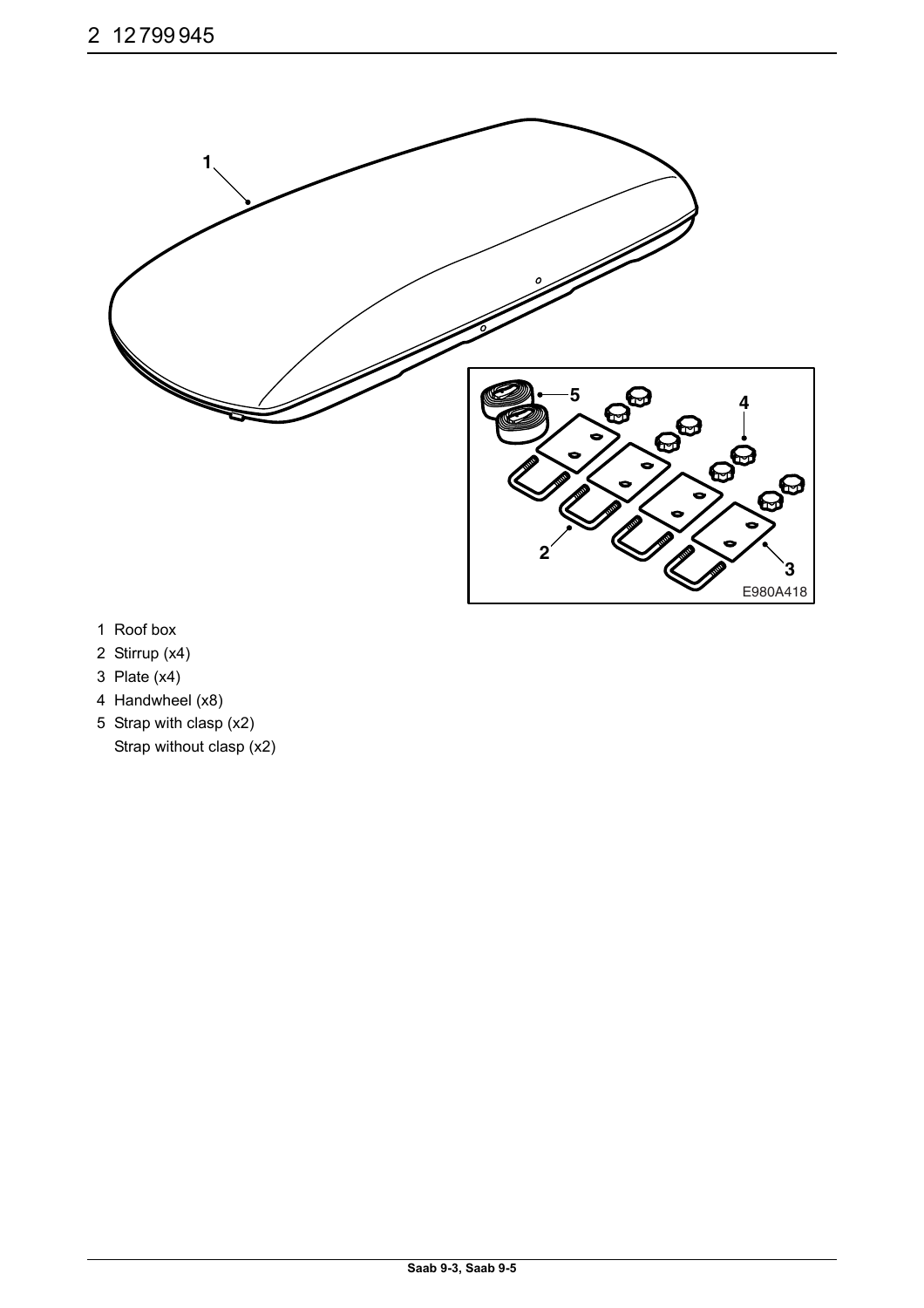### **Important**

# **WARNING**

Read the installation instructions carefully before using the roof box. Carefully follow these instructions when fitting the roof box and keep them in the car for future reference.

Adapt the speed of the car to take into account the change in centre of gravity and aerodynamics caused by the weight and profile of the roof load.

- After fitting, do not use the roof box before you have understood the contents of the installation instructions.
- The roof box is constructed for safe transport provided that it has been properly mounted. **Product modifications must not be made**.
- The heaviest permitted roof load is 100 kg (220 lbs.) including the roof rack weight: 3.9 kg (8.6 lbs.) (steel), 4.7 kg (10.4 lbs.) (aluminium) and roof box weight: 29 kg (64 lbs.). See the Owner's Manual.
- Load weight should be evenly distributed inside the roof box. Place heavy objects in the centre of the roof box.
- Note that the car's handling characteristics (under high side-winds, cornering or braking) will change while driving with a roof box. This is especially important when the roof box is loaded.
- No additional load should be placed on the roof box.
- For safety reasons and to reduce wind resistance, the roof box should be removed when not in use.
- Remove the roof box before washing the car in an automatic car wash.
- Saab Automobile AB is not responsible for damages caused by improperly mounted roof racks or roof box.
- **If in doubt, contact your Saab dealer.**
- These installation instructions should be stored in the car.

#### **Advice and tips**

- The height of the car is altered, exercise caution when entering a garage, gate or driving near lowhanging tree branches.
- Secure the load so that it cannot loosen or cause damage. Be sure to tie down the load so that it cannot move in any direction. The driver is responsible for ensuring that the load is properly secured.
- Make sure all fasteners are secured before driving. Stop after a short distance and check all the fasteners.

#### **Care instructions**

- The roof box must be cleaned and cared for. especially during the winter when dirt and salt must be removed.
- The roof box should be cleaned after each use in order to preserve shine and lustre. Use regular car shampoo or similar products followed by a car or boat wax treatment.
- The gas springs should be removed from their lower mountings if the roof box will not be used for prolonged periods.
- Always store the roof box horizontally on a flat surface or in a box lift.